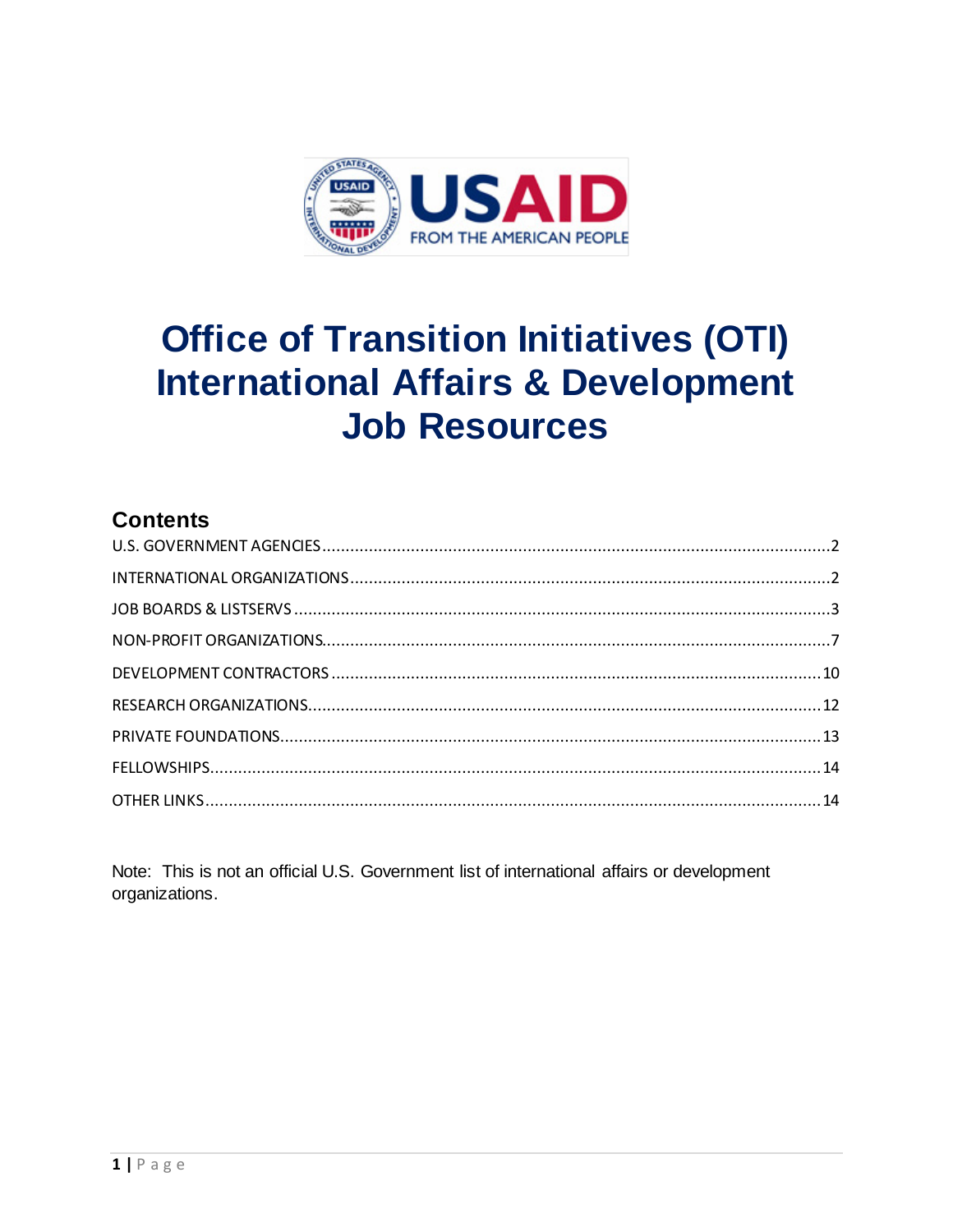# **U.S. GOVERNMENT AGENCIES**

.

#### <span id="page-1-0"></span>**African Development Foundation (ADF)**

#### [www.adf.gov](http://www.adf.gov/)

A United States Government Agency that provides grants of up to \$250,000 to community groups and small enterprises that benefit under served and marginalized groups in Africa.

#### **Millennium Challenge Corporation (MCC)** [www.mcc.gov/pages/jobs](http://www.mcc.gov/pages/jobs)

Created by the U.S. Congress, MCC delivers U.S. foreign assistance by focusing on good policies, country ownership, and results.

### **U.S. Agency for International Development (USAID)**

#### [www.usaid.gov/work-usaid/careers](http://www.usaid.gov/work-usaid/careers)

A federal agency that manages U.S. foreign economic and humanitarian assistance programs around the world. The careers page provides job listings for the civil service, foreign service, fellows program, and student internships. For Personal Services Contract (PSC) job listings with the **USAID/Office of Transition Initiatives (OTI)** and **USAID/Office of U.S. Foreign Disaster Assistance (OFDA)**, please visit [www.fbo.gov](http://www.fbo.gov/) or [www.otijob.net.](http://www.otijob.net/)

### **U.S. Institute of Peace (USIP)**

#### [www.usip.org/work-us](http://www.usip.org/work-us)

Created by Congress to be independent and nonpartisan, USIP works to prevent, mitigate and resolve international conflict through nonviolent means.

### **U.S. Peace Corps**

#### [www.peacecorps.gov/apply](http://www.peacecorps.gov/apply)

Peace Corps Volunteers have served in 139 host countries and work on issues ranging from AIDS education to information technology and environmental preservation.

#### **U.S. State Department**

#### [www.state.gov/careers](http://www.state.gov/careers)

The federal agency responsible for U.S. international relations. Information on Civil and Foreign Service Officer positions can be found here.

# **INTERNATIONAL ORGANIZATIONS**

### <span id="page-1-1"></span>**International Organization for Migration (IOM)**

#### [www.iom.int](http://www.iom.int/)

An inter-governmental organization that provides humanitarian assistance to migrants in need, including refugees and internally displaced people.

#### **Plan International**

#### [plan-international.org/about-plan/contact-us](http://plan-international.org/about-plan/contact-us)

An international development charity comprised of 21 national organizations, Plan International works with communities in 45 countries to alleviate child poverty.

### **United Nations Careers**

### [careers.un.org/lbw/Home.aspx](https://careers.un.org/lbw/Home.aspx)

Explore a career with the United Nations. Browse UN job openings and apply.

### **United Nations Volunteer Program** [www.unv.org](http://www.unv.org/)

A United Nations organization that contributes to peace and development through volunteerism worldwide.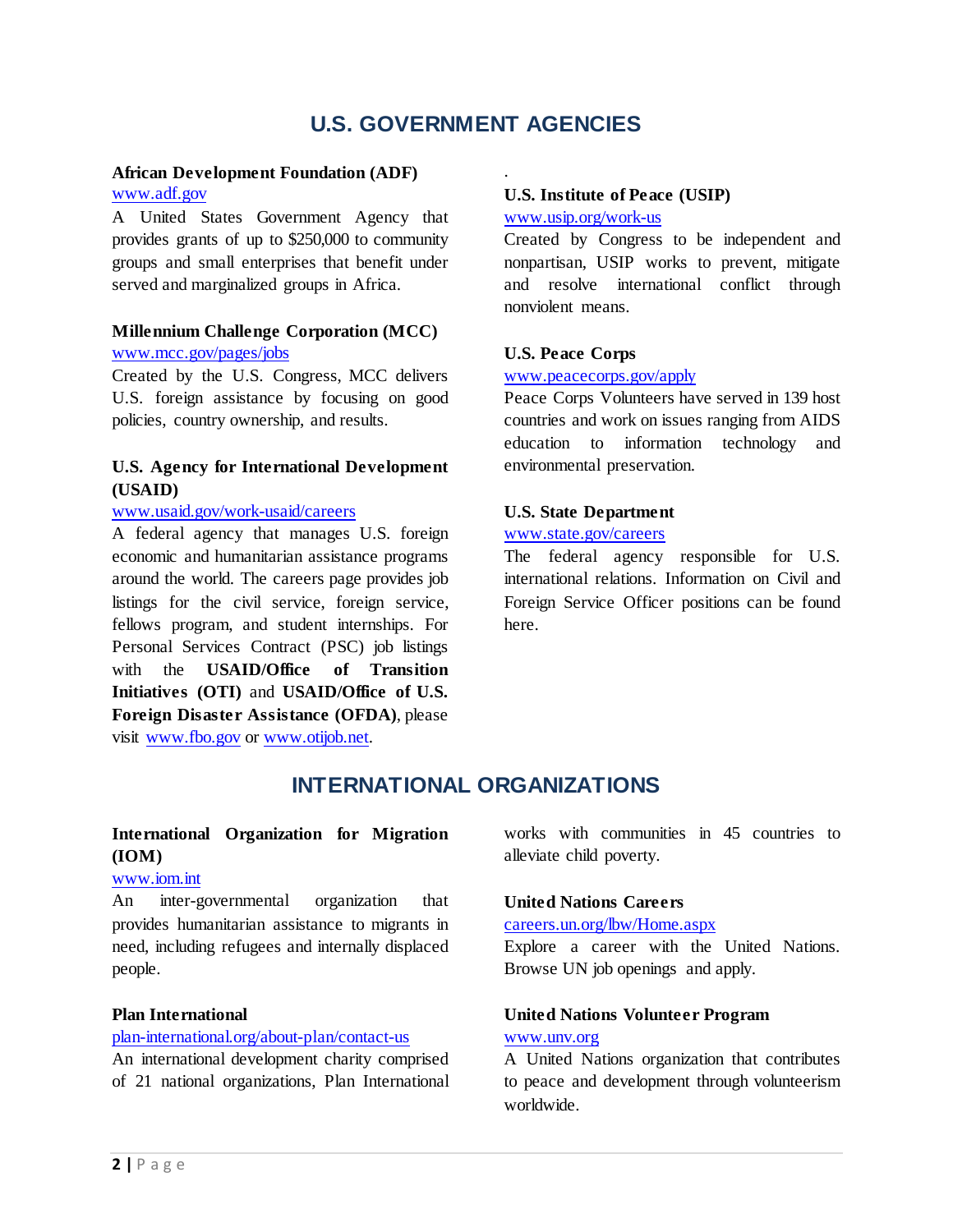#### **World Bank**

#### [www.worldbank.org](http://www.worldbank.org/)

Offers loans, advice, and an array of customized resources to more than 100 developing countries.

#### **World Food Program (WFP)**

#### [www.wfp.org/about/vacancies](http://www.wfp.org/about/vacancies)

<span id="page-2-0"></span>Part of the UN system and voluntarily funded, WFP is the world's largest humanitarian agency fighting hunger worldwide.

#### **UNICEF**

#### [www.unicef.org/about/employ](http://www.unicef.org/about/employ)

Created by the UN General Assembly and funded by government contributions and private donors, UNICEF provides assistance towards improving children's health, expanding access to quality education and protecting children's rights in more than 150 countries and territories, including in places of crisis.

# **JOB BOARDS & LISTSERVS**

#### **Devex**

#### **[www.devex.com/en/jobs](http://www.devex.com/en/jobs)**

A popular job board in the international development industry that provides news, advice, and job listings.

#### **Economist Magazine Jobs**

#### **[jobs.economist.com](http://jobs.economist.com/)**

Job listings from the weekly magazine focusing on international politics and business news and opinion.

#### **Foreign Policy Association <https://globaljobs.org/>**

A non-profit organization dedicated to inspiring the American public to learn more about the world. FPA's Global Job Board is a comprehensive source of internationally-minded job opportunities, both in the United States and abroad.

#### **Idealist**

#### **[www.idealist.org](http://www.idealist.org/)**

An independent organization with comprehensive job and volunteer listings that connects people, organizations, and resources to help build a world where all people can live free and dignified lives.

### **International Jobs Center (Home of International Career Employment Weekly)** [www.internationaljobs.org](http://www.internationaljobs.org/)

A comprehensive source of international careers for professionals, including international development jobs.

#### **Job Wonk**

#### [www.jobwonk.com](http://www.jobwonk.com/)

A service of [DC Linktank,](http://dc.linktank.com/) Job Wonk lists openings from the DC area's non-profits, think tanks, and consultancies.

### **InterAction (Monthly Developments Magazine)**

#### [www.monthlydevelopments.org/jobs](http://www.monthlydevelopments.org/jobs)

MD Career Connections has direct access to the employees and hiring managers of InterAction's almost 200 NGO members. InterAction's member directory can also be viewed at <http://www.interaction.org/member-directory>

### **Relief Web**

#### [reliefweb.int/jobs](http://reliefweb.int/jobs)

Funded through the UN, ReliefWeb provides humanitarian information, analysis, and job listings.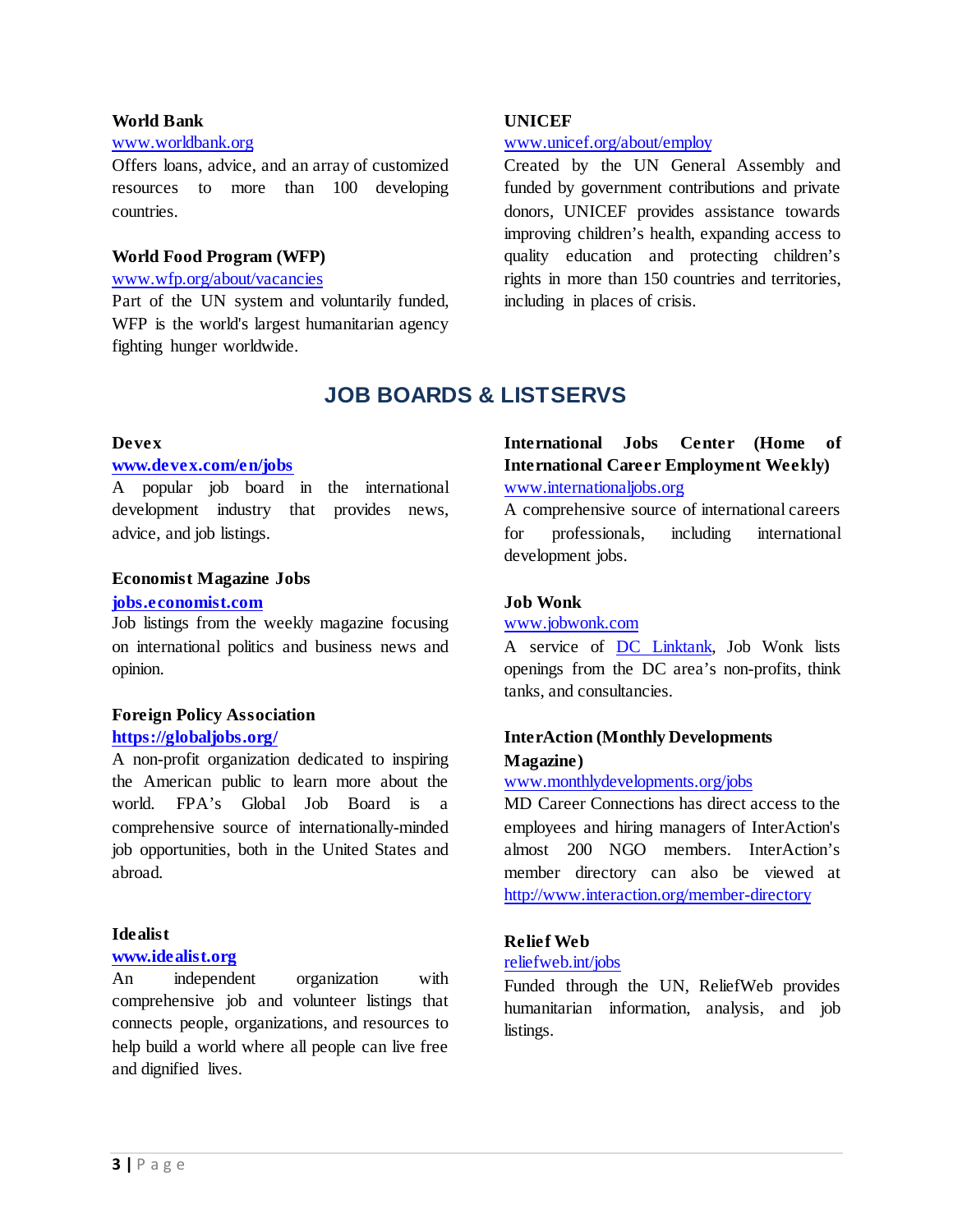### **Returned Peace Corps Volunteer (RPCV) Network**

### **[http://www.peacecorps.gov/resources/returne](http://www.peacecorps.gov/resources/returned/careerlink/jobs/) [d/careerlink/jobs/](http://www.peacecorps.gov/resources/returned/careerlink/jobs/)**

Postings and calls for NCE resumes, housing opportunities, Peace Corps-sponsored events, and announcements for temporary positions at Peace Corps headquarters.

### **UNjobs Association of Geneva [unjobs.org](http://unjobs.org/)**

A Swedish association that compiles vacancy announcements from the United Nations and other International Organizations on their website. Search by new listings, organizations, duty stations, and listings closing soon.

### **UN Job List**

#### **[www.unjoblist.org](http://www.unjoblist.org/)**

Independent, nonprofit job board listing United Nations Vacancies around the world

### **Indeed**

### **[www.indeed.com](http://www.indeed.com/)**

Indeed gives job seekers access to millions of jobs for various company websites and job boards, searching by conflict and development keywords is the best way to use the service.

#### **USA Jobs (Formerly Fedjobs)**

#### **[www.usajobs.gov](http://www.usajobs.gov/)**

The U.S. Government's official website for Federal jobs and employment information

### **Business in Social Responsibility <http://www.bsr.org/>**

Jobs in corporate social responsibility and social entrepreneurship

### **Social Impact Jobs**

#### **<http://www.socialimpact.com/work-with-us/>**

List from Echoing Green, one of the leading organization in the field.

### **OpenGov Hub**

### **[http://opengovhub.org/careers](http://opengovhub.org/careers/)/**

Job opportunities from organizations based at the OpenGov Hub in Washington D.C

### **Be Social Change**

#### **[http://jobs.besocialchange.org](http://jobs.besocialchange.org/)/**

Maintains a job board of positions and internships in key social change organizations

### **Give to Get Jobs**

#### **<http://www.givetogetjobs.com/>**

Opportunities in the for-profit sector that are involved in social change

### **ICT4D Jobs**

#### **<http://ict4djobs.com/>**

Opportunities in information and communication technology for development

#### **Zebra Jobs**

### **<http://www.zebrajobs.com/>**

Leading online portal for jobs in Africa, many focused on development relation issues.

#### **Jobs for Change**

#### **<https://www.change.org/careers>**

Useful resources and guides for careers in social change

### **British Overseas Development Network <http://www.bond.org.uk/jobs.php>**

Listing of jobs at Key UK Based International Development Organizations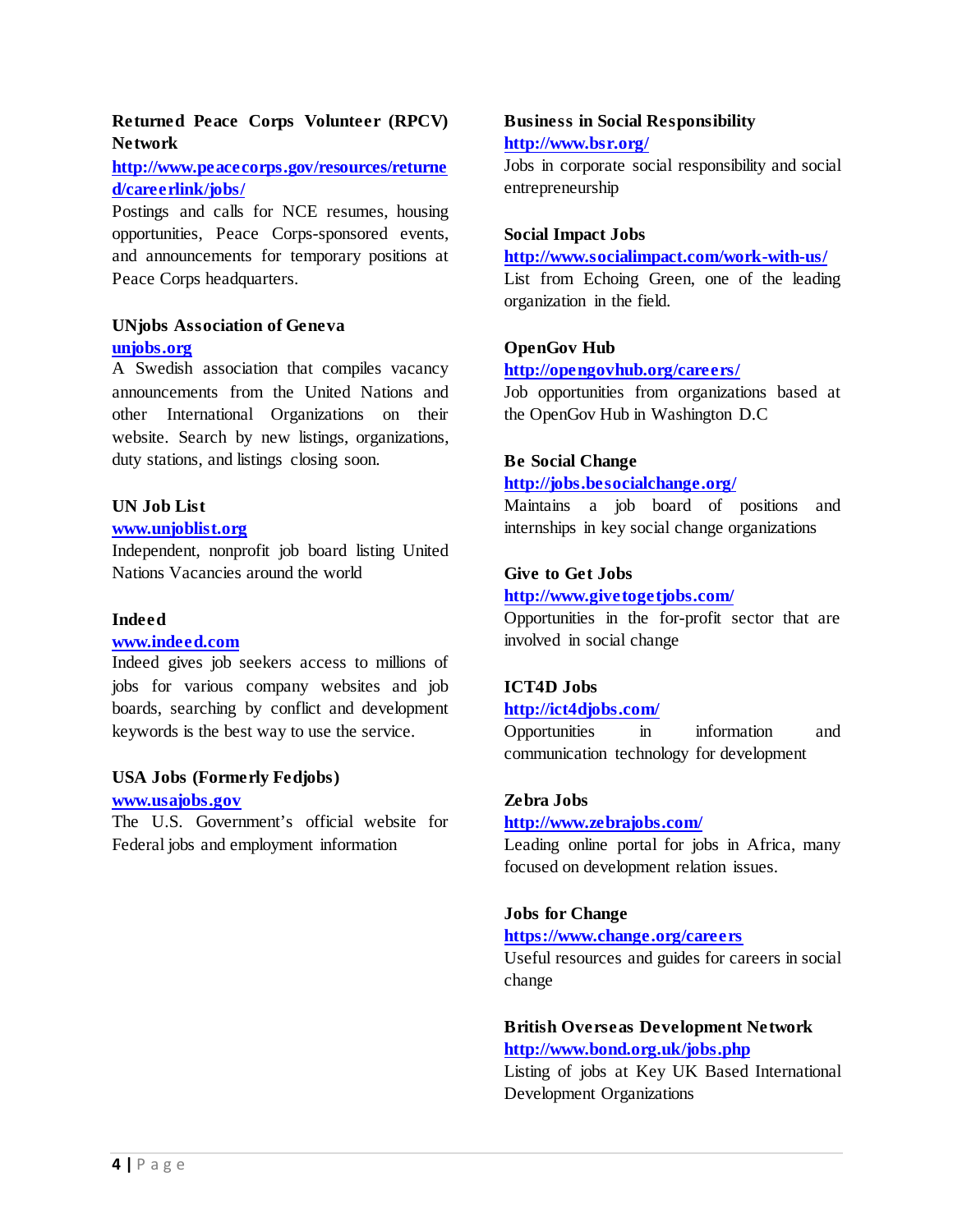#### **Foreign Policy Association**

**[http://www.fpa.org/jobs\\_contact2423/jobs\\_co](http://www.fpa.org/jobs_contact2423/jobs_contact.htm) [ntact.htm](http://www.fpa.org/jobs_contact2423/jobs_contact.htm)** Listing of Jobs at key US nonprofits involved in

international affairs

### **Alertnet**

**<http://www.trust.org/humanitarian/>** Jobs in International Development and Humanitarian Relief

#### **European Peacebuilding Liasion Office**

**<http://www.eplo.org/index.php?id=63>** Jobs at European Board Organizations

#### **JustMeans**

**<http://www.justmeans.com/>** Jobs in Social Change and Environment

**Foreign Affairs <http://jobs.foreignaffairs.com/>** Listing of jobs in International Affairs

#### **DevNetJobs**

**<http://www.devnetjobs.org/>** Listing of multiple positions in international development and related fields

#### **Jobs4Development**

**<http://www.jobs4development.com/>**

Listing of many jobs worldwide in International Development and related fields

### **MandE News**

**[http://pub27.bravenet.com/forum/static/show.](http://pub27.bravenet.com/forum/static/show.php?usernum=2241665034&frmid=48&msgid=0) [php?usernum=2241665034&frmid=48&msgi](http://pub27.bravenet.com/forum/static/show.php?usernum=2241665034&frmid=48&msgid=0) [d=0](http://pub27.bravenet.com/forum/static/show.php?usernum=2241665034&frmid=48&msgid=0)**

Listing of jobs/consultancies related to monitoring and evaluation in international development

**EuroBrussels <http://www.theneweu.com/>** Job listing for European Union related jobs

#### **Democracy Digest Jobs**

**[http://demdigest.net/blog/regions/5477.htm](http://demdigest.net/blog/regions/5477.html)l** List of Jobs related to political and democratic Development

**Society for International Development [https://wdcsid.memberclicks.net/index.php?o](https://wdcsid.memberclicks.net/index.php?option=com_content&view=article&id=126) [ption=com\\_content&view=article&id=12](https://wdcsid.memberclicks.net/index.php?option=com_content&view=article&id=126)6** Posting of SID/DC Member Jobs

#### **SportandDev**

**[http://www.sportanddev.org/en/newsnviews/j](http://www.sportanddev.org/en/newsnviews/jobs/) [obs/](http://www.sportanddev.org/en/newsnviews/jobs/)** Positions related to sports and development

### **NextBillion**

### **<http://nextbillion.net/jobsfeed.aspx>**

Learn about job opportunities in the "development through enterprise" space

#### **Social Venture Network**

**<http://svn.org/>** Jobs in social entrepreneurship and related fields

#### **Omidyar Network**

**[http://jobs.omidyar.com/careers\\_home.php](http://jobs.omidyar.com/careers_home.php)** Jobs in social entrepreneurship

### **Inside NGO Jobs**

**<http://www.insidengo.org/jobs/>** Jobs in international development

#### **OneWorld Jobs**

#### **<http://oneworld.org/jobs>**

brings the latest jobs and volunteer positions from organizations working to create a better world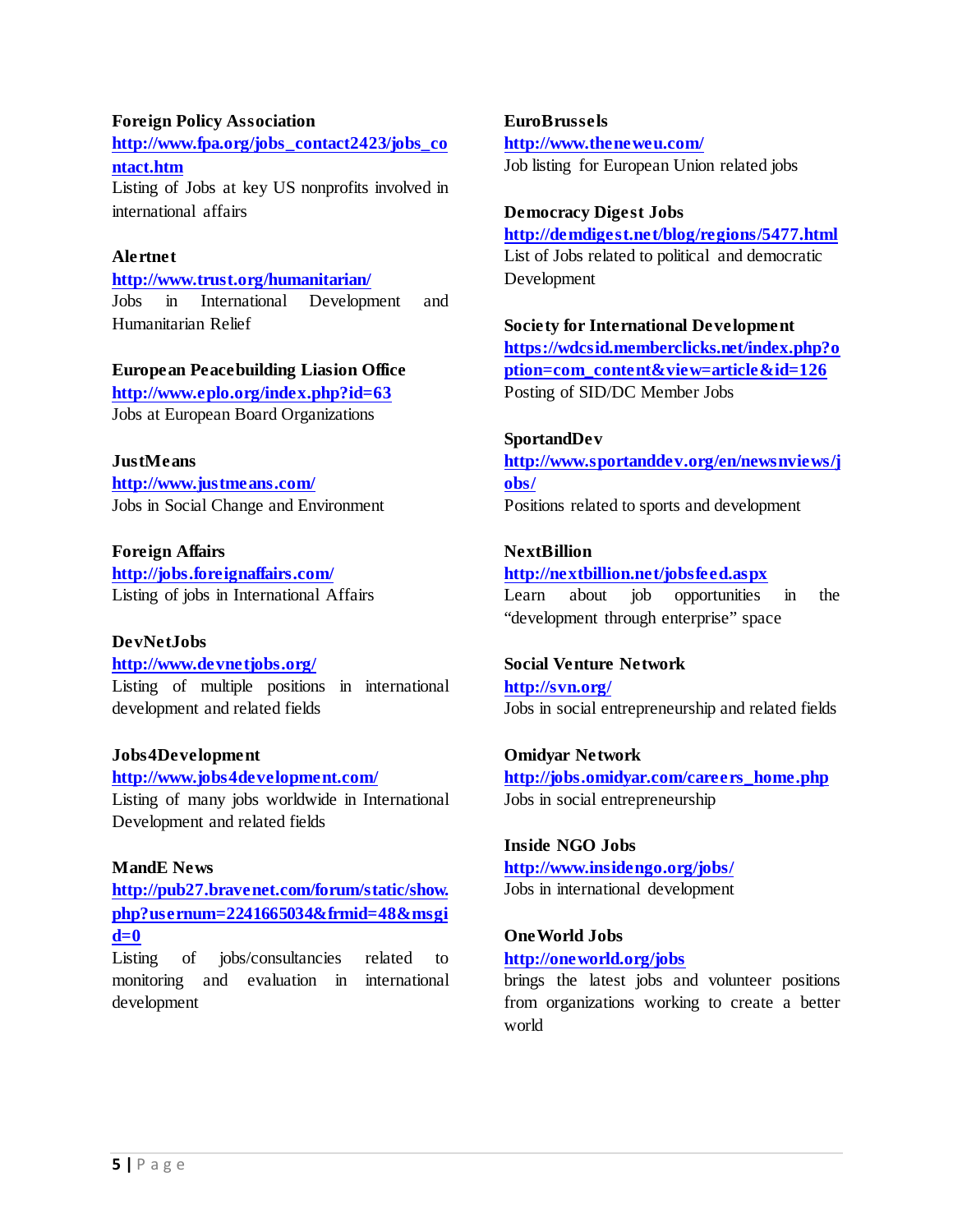### **Donor Committee for Enterprise Development**

**[http://www.enterprise](http://www.enterprise-development.org/page/opportunities)[development.org/page/opportunities](http://www.enterprise-development.org/page/opportunities)** Job postings in private sector development

### **B Corp Jobs**

**[http://www.bcorporation.net/Jobs\\_Board](http://www.bcorporation.net/Jobs_Board)** Lists opportunities in companies that use the power of business to solve social and environmental problems

#### **AngelList**

**<https://angel.co/angellist/jobs>** Jobs at Startup companies largely in the IT Sector (some social change)

#### **Chronicle of Philanthropy**

<https://philanthropy.com/jobs/> Variety of jobs in US based non-profits working in diverse sectorial areas

#### **Chronicle of Higher Education**

**[https://chroniclevitae.com/job\\_search/new](https://chroniclevitae.com/job_search/new)** Variety of jobs in US (and some international) Higher Education Sectors

### **Association of International Educators (NAFSA Job Board)**

#### **<http://jobregistry.nafsa.org/jobs>**

Jobs in international education and international student services

**Bridgestar Nonprofits Jobs Board [http://www.bridgespan.org/Nonprofit\\_Jobs/S](http://www.bridgespan.org/Nonprofit_Jobs/Search_Jobs.aspx) [earch\\_Jobs.aspx](http://www.bridgespan.org/Nonprofit_Jobs/Search_Jobs.aspx)** Has useful list of nonprofit jobs in the US in diverse sectors

### **Startup Hire <http://www.startuphire.com/>** Jobs at startup (particularly in tech) around the world

**Mashable Job Board <http://jobs.mashable.com/jobs/search/>** Jobs in news/social media

### **ACRE Resources**

#### **<http://acre.com/>**

Jobs in environmental and corporate responsibility areas

### **Bright Green Alert**

**<http://www.brightgreentalent.com/>**

Executive search firm for jobs in the green sector

**Eco.org** Jobs in the environmental sector

# **Greenona Jobs**

**[http://greenona.jobamatic.com/a/jbb/find](http://greenona.jobamatic.com/a/jbb/find-jobs)[jobs](http://greenona.jobamatic.com/a/jbb/find-jobs)**

Jobs in environmental sector

### **Net Impact**

**[http://netimpact.org/displaycommon.cfm?an=](http://netimpact.org/displaycommon.cfm?an=1&subarticlenbr=1194) [1&subarticlenbr=1194](http://netimpact.org/displaycommon.cfm?an=1&subarticlenbr=1194)** Jobs in corporate social responsibility and related fields

**Nonprofit Oyster <http://www.nonprofitoyster.com/>** Jobs in nonprofit sector

#### **Opportunity Knocks <http://www.opportunityknocks.org/>**

Jobs in nonprofit sector

### **REDF**

**[http://www.redf.org/from-the](http://www.redf.org/from-the-community/jobs)[community/jobs](http://www.redf.org/from-the-community/jobs)** Nonprofit and enterprise jobs

**Tree Hugger <http://jobs.treehugger.com/>** Green Jobs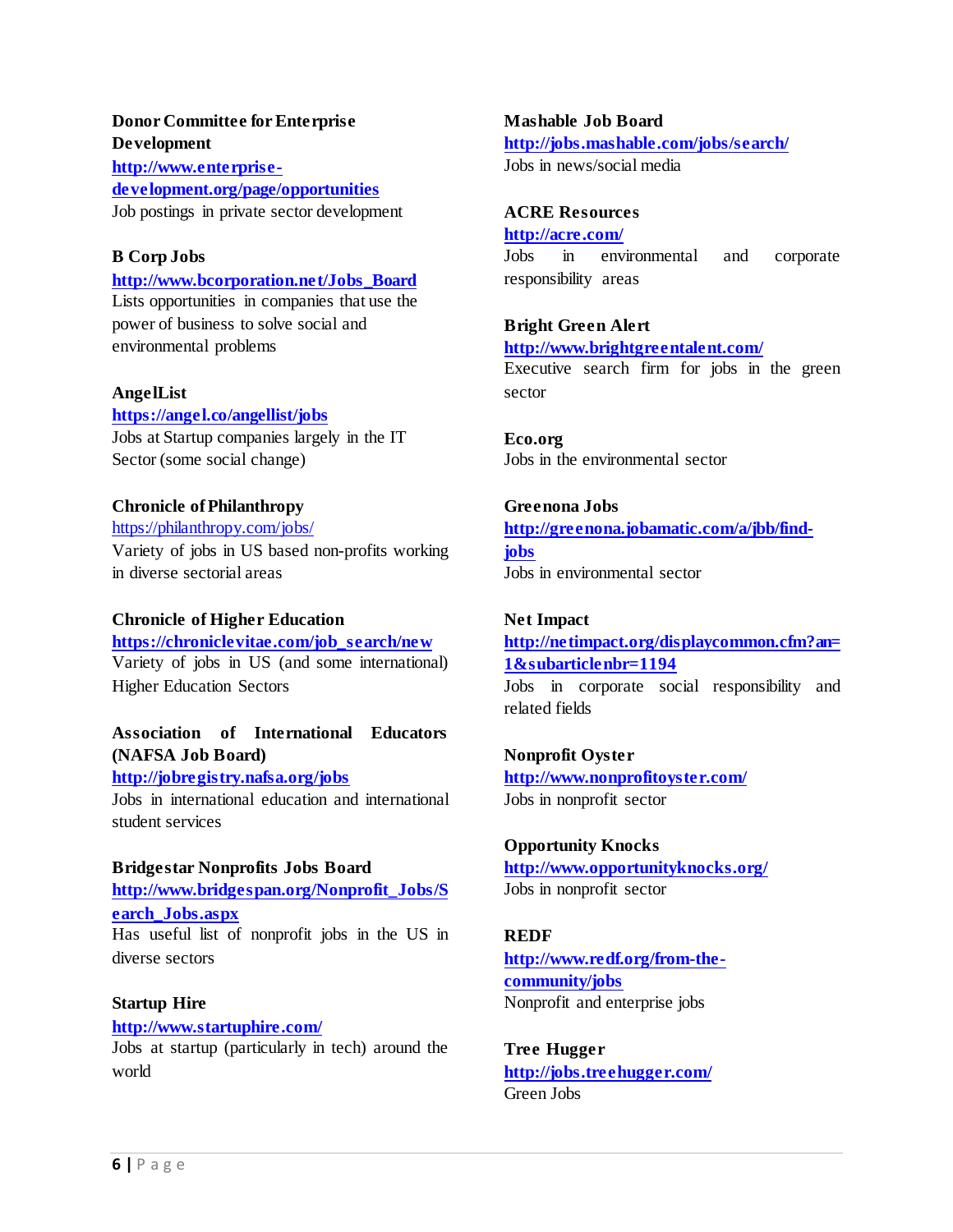#### **Venture Loop**

**[http://www.ventureloop.com/ventureloop/ho](http://www.ventureloop.com/ventureloop/home.php) [me.php](http://www.ventureloop.com/ventureloop/home.php)**

Worldwide leader in job postings focused on venture-backed companies

#### **Global Impact Investing Network**

**<http://jobs.thegiin.org/jobs/>** Jobs in impact financial investing

#### **Microfinance Gateway Jobs**

**[http://www.microfinancegateway.org/jobs](http://www.microfinancegateway.org/jobs-internships)[internships](http://www.microfinancegateway.org/jobs-internships)** Jobs in micro-finance and related fields

### **Young Professionals in Foreign Policy (YPFP)**

### [www.ypfp.org](http://www.ypfp.org/)

A nonprofit, nonpartisan organization that provides volunteer opportunities through their Refugee Assistance Program (RAP), YPFP in the Classroom, and Connect with Veterans programs. Also provides job listings and publishes the annual "Top 99 Under 33 Foreign Policy Leaders."

#### **International Organization Careers**

#### [www.iocareers.state.gov](http://www.iocareers.state.gov/)

Professional employment opportunities in International Organizations (site sponsored by US Department of State)

#### **Alliance for Peacebuilding Member Forums**

[http://www.allianceforpeacebuilding.org/our](http://www.allianceforpeacebuilding.org/our-members/directory/)[members/directory/](http://www.allianceforpeacebuilding.org/our-members/directory/)

Jobs and Fellowships in peacebuilding, conflict resolution, development, social entrepreneurship, and related fields

#### **SKOLL World Forum Job List**

<http://skollworldforum.org/jobs/>

Jobs and Fellowships in peacebuilding, conflict resolution, development, social entrepreneurship, and related fields

# **NON-PROFIT ORGANIZATIONS**

#### <span id="page-6-0"></span>**ACDI-VOCA**

#### [www.acdivoca.org/jobs](http://www.acdivoca.org/jobs)

A private, non-profit organization that promotes broad-based economic growth, higher living standards and vibrant communities in lowincome countries and emerging democracies.

### **Association for Cooperation and Research and Development (ACCORD)**

### [www.acordinternational.org/jobs](http://www.acordinternational.org/jobs)

An international non-governmental organization that works alongside some of the poorest and most disadvantaged people in remote and conflict-affected areas.

### **CARE (Cooperative for Assistance and Relief Everywhere)**

### [www.care.org/careers/index.asp](http://www.care.org/careers/index.asp)

A broad-spectrum secular relief, humanitarian, and development non-governmental organization fighting global poverty that operates in more than 70 countries.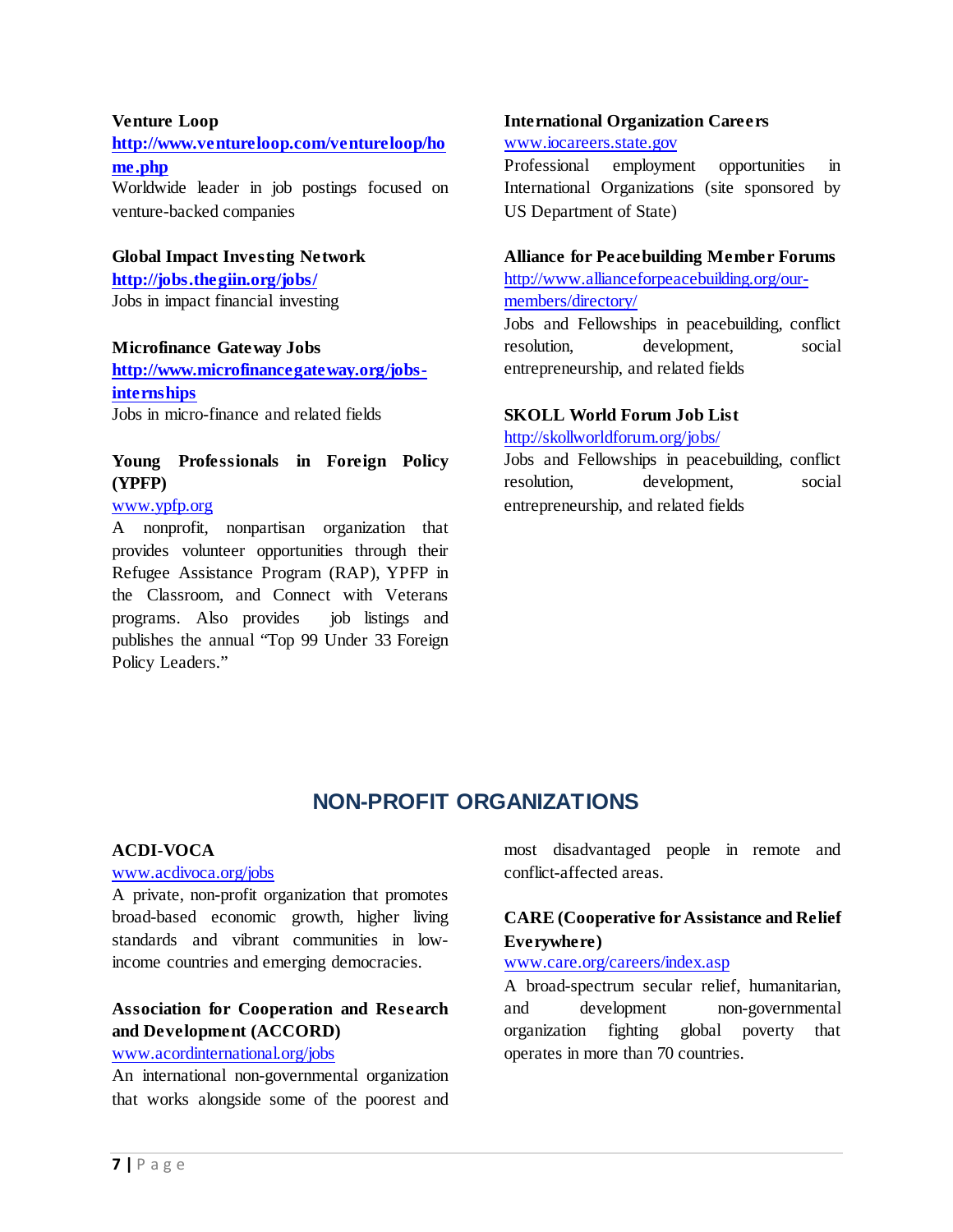#### **Carter Center**

#### [www.cartercenter.org/about/careers/index.html](http://www.cartercenter.org/about/careers/index.html)

A nongovernmental, non-profit organization founded in 1982 by former U.S. President Jimmy Carter and his wife Rosalynn Carter. In partnership with Emory University, The Carter Center works to advance human rights and alleviate human suffering.

#### **Catholic Relief Services**

#### [crs.org/about/careers](http://crs.org/about/careers)

The official international humanitarian agency of the U.S. Catholic community. Assists impoverished and disadvantaged people overseas, working in the spirit of Catholic Social Teaching to promote the sacredness of human life and the dignity of the human person.

programs in real contexts with real people, and provide hands-on assistance to bring successful programs to scale.

### **International Relief and Development (IRD)** [www.ird.org](http://www.ird.org/)

A nonprofit, nongovernmental organization responsible for implementing relief, stabilization, and development programs worldwide.

### **InterAction**

#### [www.interaction.org](http://www.interaction.org/)

The largest alliance of U.S.-based international nongovernmental organizations. Both full-time positions and internships are listed. InterAction's member directory can also be viewed at [http://www.interaction.org/member](http://www.interaction.org/member-directory)[directory](http://www.interaction.org/member-directory)

#### **FHI 360 (Formerly AED and FHI)**

### <http://www.fhi360.org/careers>

Family Health International **(**FHI) and the Academy for Educational Development (AED) merged to become FHI 360, a nonprofit human development organization dedicated to improving lives in lasting ways by advancing integrated, locally driven solutions.

#### **Foundation Center**

#### [foundationcenter.org/washington](http://foundationcenter.org/washington)

A DC-based non-profit providing information on philanthropy, fundraising, and grant programs.

#### **Innovations for Poverty Action**

#### [www.poverty-action.org/getinvolved/jobs](http://www.poverty-action.org/getinvolved/jobs)

A nonprofit dedicated to discovering what works to help the world's poor. We design and evaluate

### **International Committee of the Red Cross (ICRC)**

#### [www.icrc.org](http://www.icrc.org/)

An independent, neutral organization ensuring humanitarian protection and assistance for victims of war and armed violence.

### **International Foundation for Electoral Systems (IFES)**

#### [www.ifes.org/About/Careers.aspx](http://www.ifes.org/About/Careers.aspx)

A non-governmental organization that promotes democratic stability in countries around the world to enhance citizen participation and strengthen civil societies, governance and transparency.

### **International Republican Institute (IRI)**

#### [www.iri.org/join-support/work-us](http://www.iri.org/join-support/work-us)

A nonprofit, nonpartisan organization, IRI advances freedom and democracy worldwide by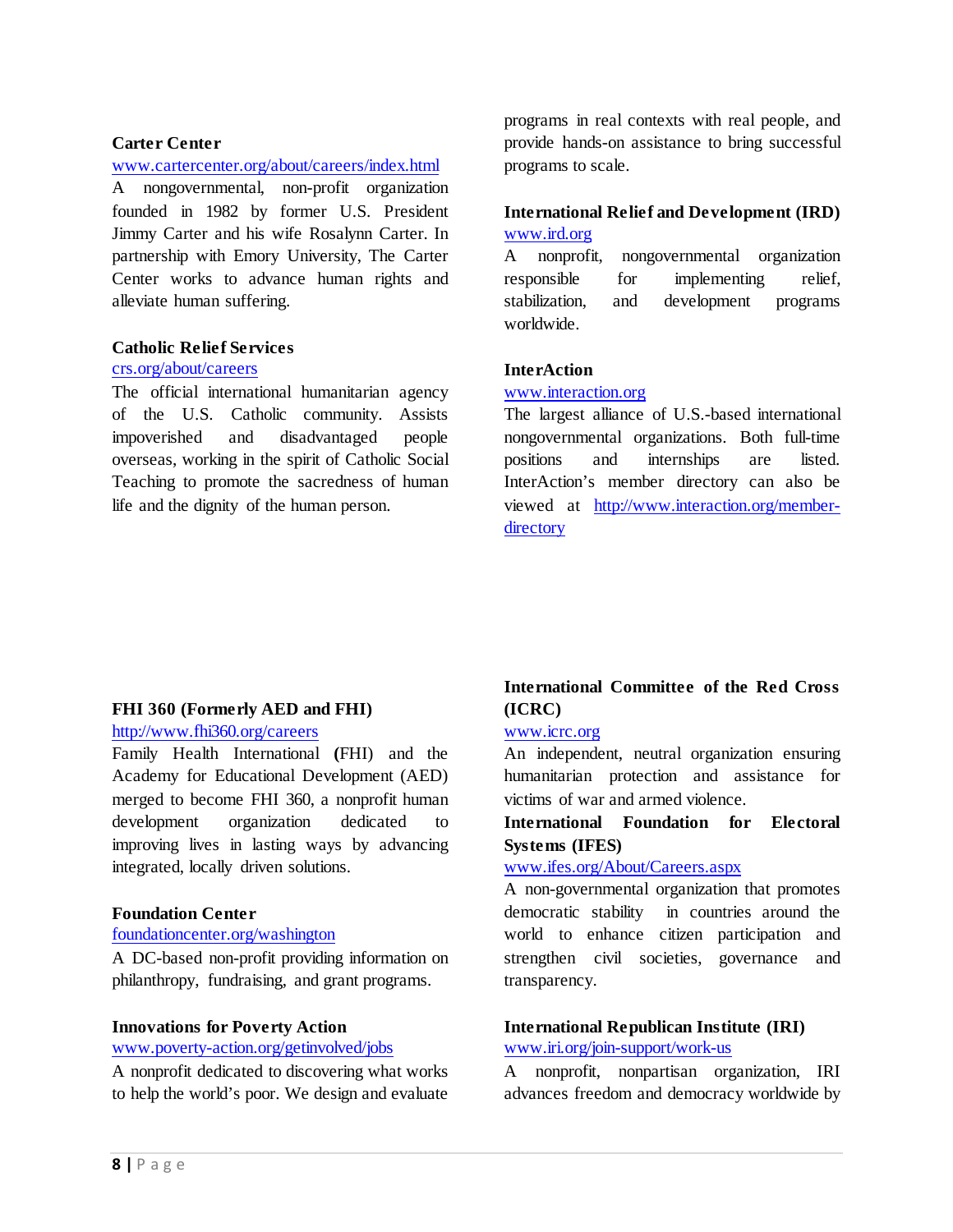developing political parties, civic institutions, open elections, democratic governance and the rule of law.

### **International Rescue Committee (IRC)** [www.rescue.org/careers](http://www.rescue.org/careers)

A non-profit that responds to the world's worst humanitarian crises and helps people to survive and rebuild their lives. Offers full-time positions, fellowships, internships, and volunteer opportunities.

#### **Internews**

#### [www.internews.org/about-internews/work-us](http://www.internews.org/about-internews/work-us)

An international non-profit organization whose mission is to empower local media worldwide to give people the news and information they need, the ability to connect and the means to make their voices heard.

world to find lasting solutions to poverty and injustice.

### **Pact**

#### <http://pactworld.org/careers>

An independent international non-profit corporation that has implemented over 100 projects in more than 60 countries in Asia, Eurasia, Africa, Latin America and South America with field offices in 22 countries.

### **Pan-American Development Foundation (PADF)**

### [padf.applicantstack.com/x/openings](http://padf.applicantstack.com/x/openings)

A non-profit organization that works in Latin America and the Caribbean to create economic opportunities, promote social progress, strengthen communities and civil society, and respond to natural disasters.

#### **Mercy Corps**

#### [www.mercycorps.org/jobs](http://www.mercycorps.org/jobs)

Based in Portland, Oregon, Mercy Corps focuses on disaster response, sustainable economic development, health services, and emergency and natural disaster relief.

# **National Democratic Institute (NDI)**

#### [www.ndi.org/employment](http://www.ndi.org/employment)

A nonprofit, nonpartisan, nongovernmental organization that has supported democratic institutions and practices in every region of the world for more than two decades.

### **Oxfam International**

### [www.oxfam.org/en/jobs](http://www.oxfam.org/en/jobs)

Oxfam is an international confederation of 15 organizations working together in over 90 countries and with partners and allies around the

### **Partners for Democratic Change (PDC)**

[www.partnersglobal.org/who/jobs](http://www.partnersglobal.org/who/jobs)

An international, non-governmental organization committed to building sustainable capacity to advance democratic institutions, civil society and a culture of change and conflict management worldwide.

#### **Refugees International**

### [www.refugeesinternational.org](http://www.refugeesinternational.org/)

An independent organization that advocates for lifesaving assistance and protection for displaced people and promotes solutions to displacement crises.

#### **Research Triangle Institute**

#### [www.rti.org/page.cfm/Careers](http://www.rti.org/page.cfm/Careers)

RTI is an independent, non-profit institute that provides research, development, and technical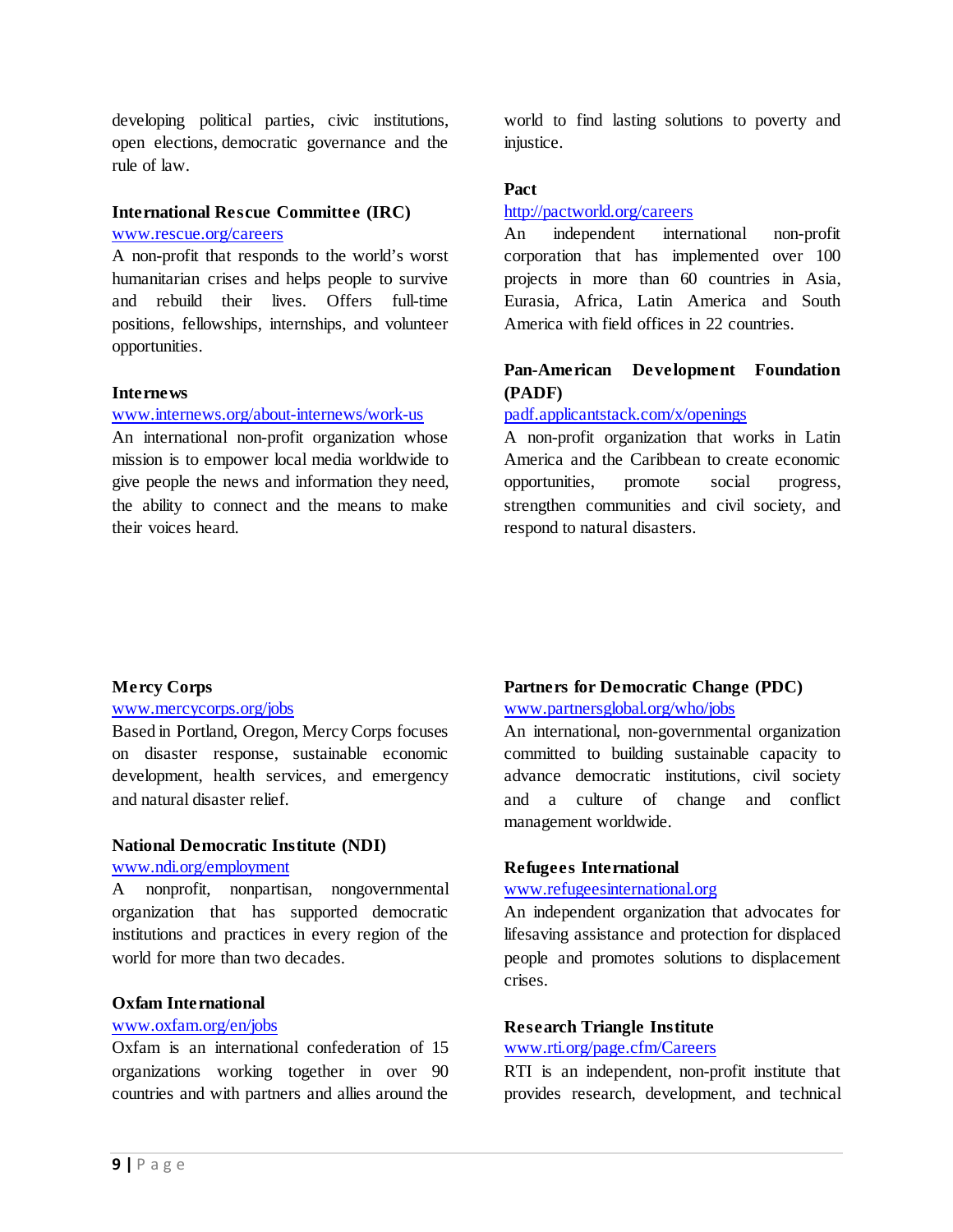services to government and commercial clients worldwide.

#### **Save the Children**

[http://www.savethechildren.org/site/c.8rKLIXM](http://www.savethechildren.org/site/c.8rKLIXMGIpI4E/b.6226565/k.BFEA/Working_at_Save_the_Children.htm) GIpI4E/b.6226565/k.BFEA/Working at Save t [he\\_Children.htm](http://www.savethechildren.org/site/c.8rKLIXMGIpI4E/b.6226565/k.BFEA/Working_at_Save_the_Children.htm)

An international NGO that promotes children's rights, provides relief, and helps support children in developing countries.

#### **Search for Common Ground**

#### <http://employment.sfcg.org/>

An international non-profit organization operating in nearly 30 countries whose mission is to transform the way the world deals with conflict – away from adversarial approaches toward cooperative solutions.

### **USAID Private Voluntary Organization (PVO) Registry**

<span id="page-9-0"></span>[www.pvo.net/usaid/index.html](http://www.pvo.net/usaid/index.html)

# **DEVELOPMENT CONTRACTORS**

#### **ABT Associates**

#### [www.abtassociates.com/Careers](http://www.abtassociates.com/Careers)

Implements programs in the fields of health, social and environmental policy, and international development.

#### **AECOM (Formerly PADCO)**

### [www.aecom.com/careers](http://www.aecom.com/careers)

A global provider of professional technical and management support services to a broad range of markets, including transportation, facilities, environmental, energy, water and government.

#### **Booz Allen Hamilton**

#### [www.boozallen.com/careers](http://www.boozallen.com/careers)

A consulting firm that works side by side with clients, offering advice to help solve their problems.

#### **Casals & Associates**

An online searchable database of U.S. and International NGO information that is updated nightly.

#### **World Education International (WEI)**

[www.worlded.org/WEIInternet/workforus/index](http://www.worlded.org/WEIInternet/workforus/index.cfm) [.cfm](http://www.worlded.org/WEIInternet/workforus/index.cfm)

Provides training and technical assistance in literacy, workplace, health, and HIV and AIDS education around the world.

#### **World Vision**

#### [www.worldvision.org](http://www.worldvision.org/)

A Christian humanitarian organization that provides emergency assistance to children and families affected by natural disasters and civil conflict, works with communities to develop long-term solutions to alleviate poverty, and advocates for justice on behalf of the poor.

#### [www.casals.com/category/careers](http://www.casals.com/category/careers)

An international development firm delivering groundbreaking solutions to social, institutional and political challenges. We work globally addressing democracy and governance, rule of law and justice, local governance, conflict management and recovery, health and other urgent issues facing societies today.

### **Chemonics**

#### [www.chemonics.com](http://www.chemonics.com/)

Provides technical and regional experience and core services in program design and implementation, measuring and evaluation, knowledge management, and communications. Offers an Entry-Level Professional (ELP) program designed to recruit and develop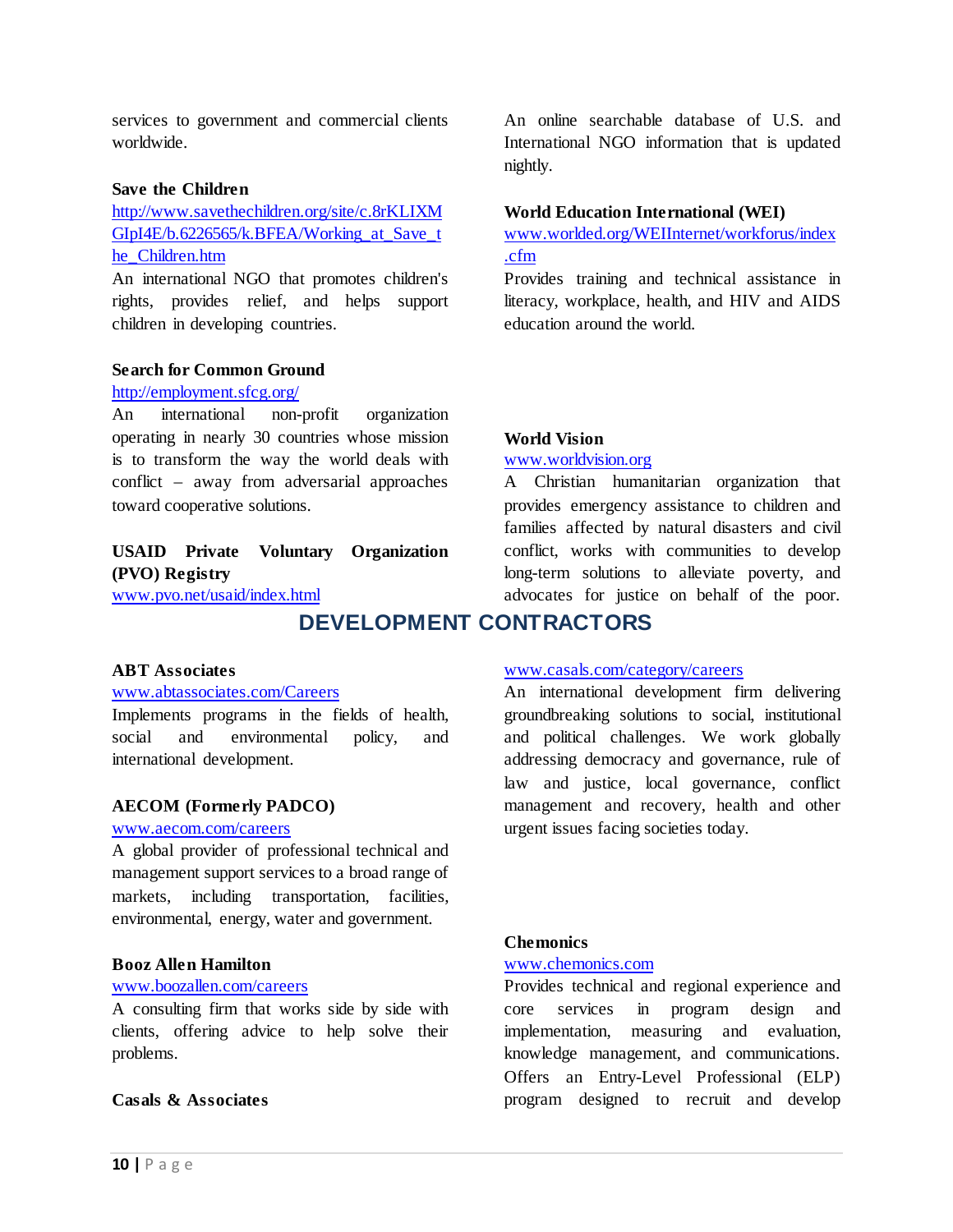professionals for careers in international development.

### **Creative Associates International Inc. (CAII)** [www.creativeassociatesinternational.com](http://www.creativeassociatesinternational.com/)

Helps builds local professional capacity to deliver innovative, results-driven services. Focuses on education, support for democratic transition, improved electoral and political processes, and empowered civil society.

#### **Development Alternatives, Inc. (DAI)** [www.dai.com](http://www.dai.com/)

Works across the spectrum of development contexts, from stable societies and high-growth economies to challenging environments racked by political or military conflict.

### **Development & Training Services (dTS)** [www.onlinedts.com](http://www.onlinedts.com/)

A woman-owned small business, dTS provides services in gender integration, monitoring and evaluation, training and capacity building, and communications across development sectors and fields for US Government Agencies and host governments.

### **Engility (Formerly IRG)**

[https://careers-](https://careers-engility.icims.com/jobs/intro?amp;hashed=0&mobile=false&width=666&height=500&bga=true&needsRedirect=false)

[engility.icims.com/jobs/intro?amp;hashed=0&m](https://careers-engility.icims.com/jobs/intro?amp;hashed=0&mobile=false&width=666&height=500&bga=true&needsRedirect=false) [obile=false&width=666&height=500&bga=true](https://careers-engility.icims.com/jobs/intro?amp;hashed=0&mobile=false&width=666&height=500&bga=true&needsRedirect=false) [&needsRedirect=false](https://careers-engility.icims.com/jobs/intro?amp;hashed=0&mobile=false&width=666&height=500&bga=true&needsRedirect=false)

A new government services provider with over 40 years of combined experience across nearly 70 different legacy companies. Headquartered in Chantilly, Va., Engility was launched in July 2012 as a spin-off company of L-3 Communications.

### **Fintrac**

### [www.fintrac.com](http://www.fintrac.com/)

A woman owned and U.S.-based consulting company that develops agricultural solutions to end hunger and poverty.

### **International Business Initiatives (IBI) International**

### [www.ibi-usa.com/job.html](http://www.ibi-usa.com/job.html)

A consulting and training firm dedicated to providing insightful analysis and practical, timely solutions to challenges facing governments and companies.

### **Louis Berger Group, The**

### [careers.louisberger.com](http://careers.louisberger.com/)

An internationally recognized consulting firm that provides engineering, architecture, program and construction management, environmental planning and science, and economic development services.

### **Macfadden**

### [www.macf.com/careers](http://www.macf.com/careers)

An employee-owned, international professional services corporation that applies integrated information technology solutions and program/project management expertise to help solve critical issues impacting the health, safety and security of the world around us.

### **Management Systems International (MSI)** [www.msiworldwide.com/careers](http://www.msiworldwide.com/careers)

An international development firm providing specialized short- and long-term technical assistance.

### **Ronco**

### [www.roncoconsulting.com/careers](http://www.roncoconsulting.com/careers)

An international professional services firm based in Washington, D.C. and founded in 1974, currently specializes in humanitarian and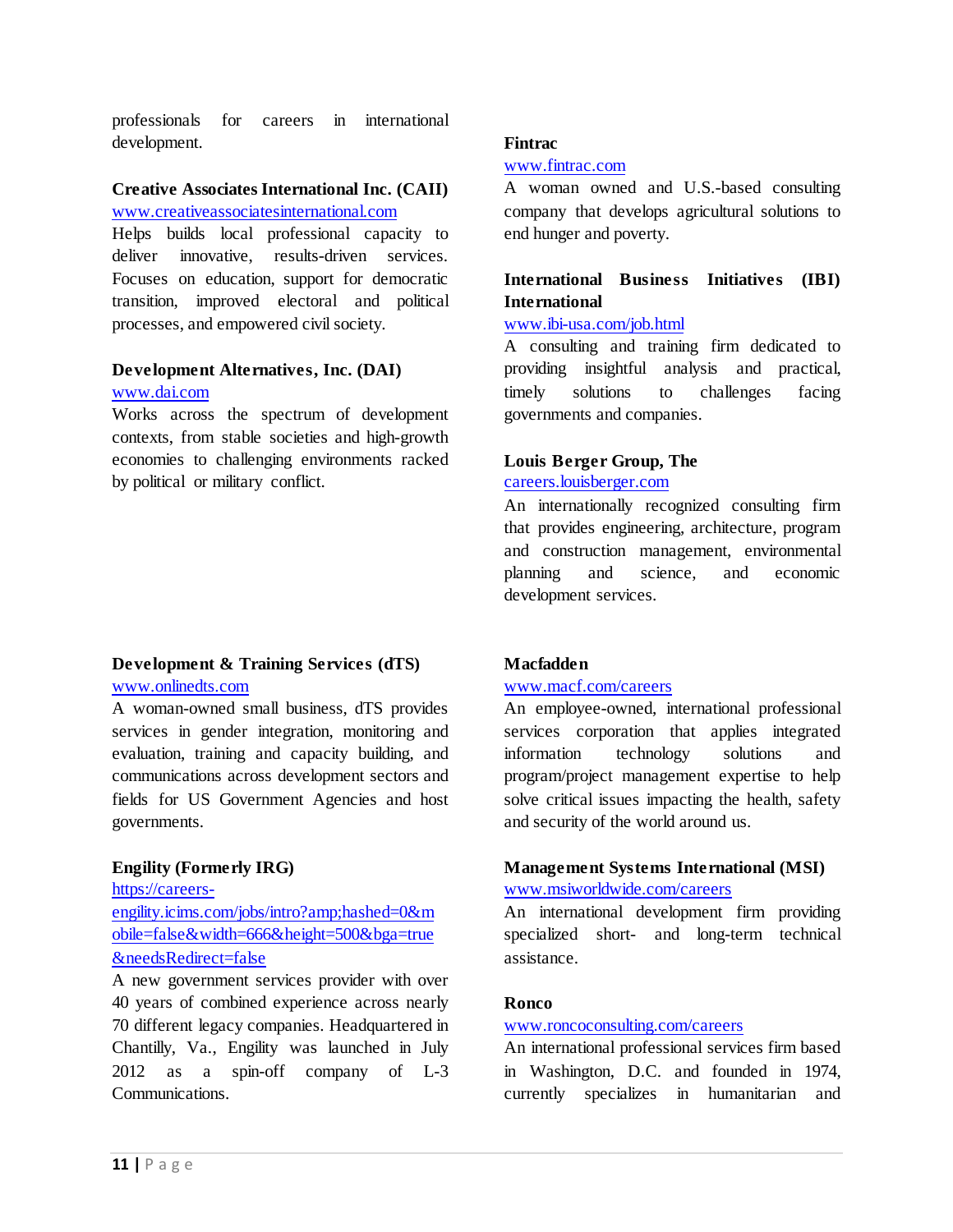commercial mine action and ordnance disposal, security assistance, canine detection services, and specialized training.

#### **Segura Consulting LLC**

#### <http://www.seguraconsulting.net/>

An international consulting firm, specializing in advisory services to public and private sector clients in emerging markets around the globe.

#### **Social Impact**

### [www.socialimpact.com/about/job](http://www.socialimpact.com/about/job-opportunities.html)[opportunities.html](http://www.socialimpact.com/about/job-opportunities.html)

A global social enterprise dedicated to helping international agencies, civil society and governments become more effective agents of positive social and economic change.

#### **Tetra Tech ARD (Formerly ARD Inc.)**

[https://careers.tetratechintdev.com/ARDCareers/](https://careers.tetratechintdev.com/ARDCareers/App/Home.aspx) [App/Home.aspx](https://careers.tetratechintdev.com/ARDCareers/App/Home.aspx)

ARD plans, designs, implements, and evaluates projects, and conducts research in five service areas: governance and institutional development; natural resources and the environment; agriculture and rural development;

infrastructure, especially water supply, sanitation and environmental health; and information and knowledge management.

### **Training Resources Group, Inc. (TRG)** [www.trg-inc.com/employment.html](http://www.trg-inc.com/employment.html)

An employee-owned management consulting and training firm that works in over one hundred countries providing training and organizational development services to clients in large and small corporations, international organizations, federal and state government agencies and non-profit organizations.

#### **QED Group, LLC**

#### [www.qedgroupllc.com/opportunity](http://www.qedgroupllc.com/opportunity)

A full-service international consulting firm that provides practical solutions to social problems through sound analysis, proven management techniques, and creative implementation.

### **XLA**

#### [www.xla.com](http://www.xla.com/)

A privately held business that provides acquisition lifecycle support, grants lifecycle management, and specialized professional services to agencies and commercial customers.

# **RESEARCH ORGANIZATIONS**

#### <span id="page-11-0"></span>**Amnesty International**

#### <http://www.amnesty.org/en/jobs>

An NGO that conducts research and generates action to prevent human rights abuses and demand justice for victims.

#### **Brookings Institution**

[www.brookings.edu/about/employment](http://www.brookings.edu/about/employment)

An independent research and policy institute. Web site contains briefing papers, analyses, and other resources related to many current political issues.

# **Center for Global Development (CGD)**

# [www.cgdev.org/section/about/employment](http://www.cgdev.org/section/about/employment)

An independent, nonpartisan, and nonprofit think tank that works to reduce global poverty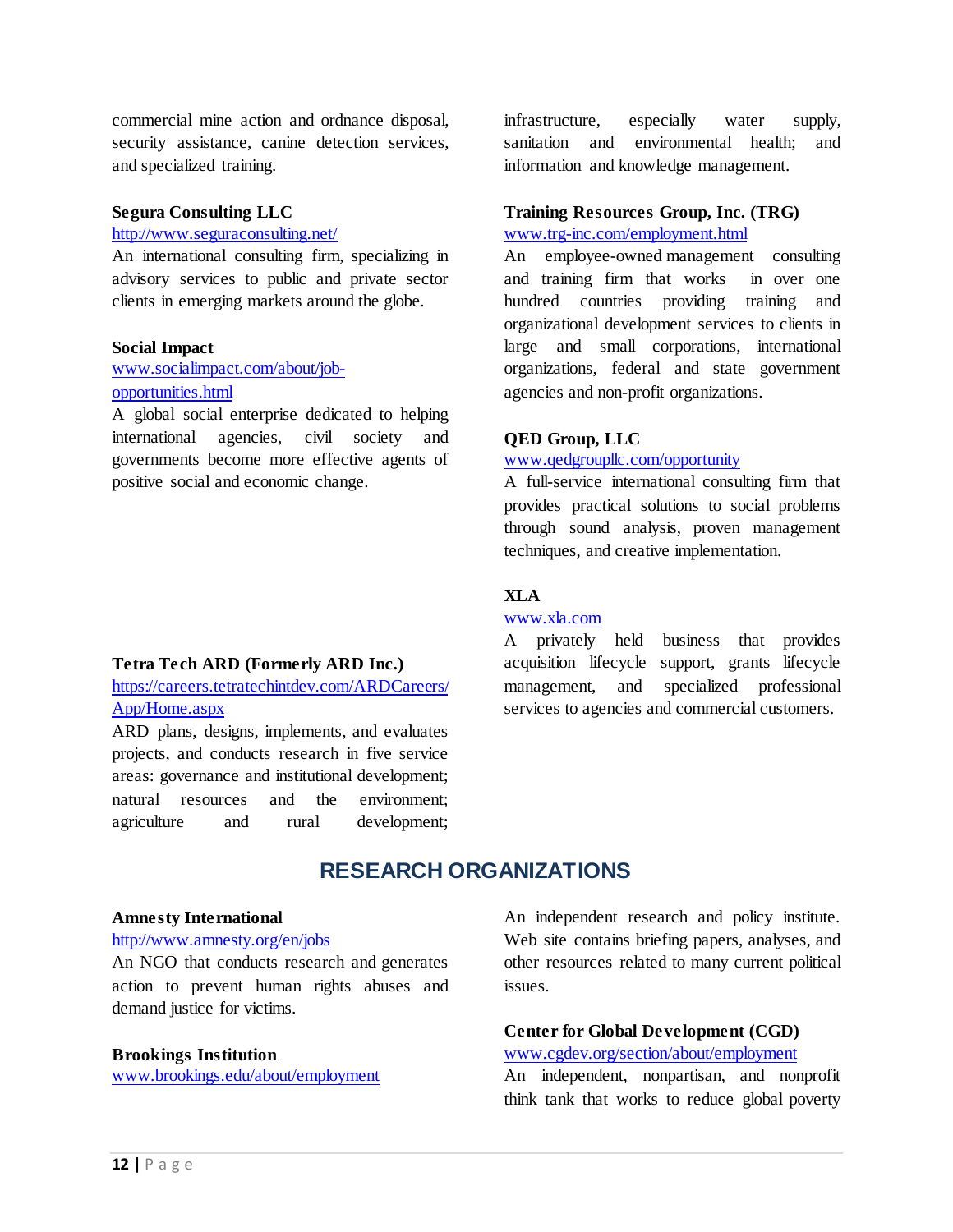and inequality through rigorous research and active engagement with the policy community to make the world a more prosperous, just, and safe place.

# **Center for a New American Security**

[www.cnas.org/about/employment](http://www.cnas.org/about/employment)

The mission of the Center for a New American Security (CNAS) is to develop strong, pragmatic and principled national security and defense policies.

### **Center for International and Strategic Studies (CSIS)**

### [www.csis.org/about-us/careers](http://www.csis.org/about-us/careers)

A bipartisan, nonprofit organization headquartered in Washington, D.C. that conducts research and analysis and develops policy initiatives that look to the future and anticipate change.

### **Council on Foreign Relations**

### [www.cfr.org/about/career\\_opportunities](http://www.cfr.org/about/career_opportunities/)

An independent, nonpartisan membership organization, think tank, and publisher focusing on foreign policy choices facing the United States and other countries.

### <span id="page-12-0"></span>**Overseas Development Institute (ODI)**

### [www.odi.org.uk/about/jobs](http://www.odi.org.uk/about/jobs)

A UK independent think tank focusing on international development and humanitarian issues. Its mission is to inspire and inform policy and practice which lead to the reduction of poverty, the alleviation of suffering and the achievement of sustainable livelihoods in developing countries.

### **United States Institute of Peace** [www.usip.org/work-us](http://www.usip.org/work-us)

An independent, nonpartisan conflict management center created by Congress to prevent and mitigate international conflict without resorting to violence. USIP works to save lives, increase the government's ability to deal with conflicts before they escalate, reduce government costs, and enhance our national security.

### **Woodrow Wilson Institute**

#### [www.wilsoncenter.org/opportunities/job](http://www.wilsoncenter.org/opportunities/job)

A presidential memorial that fosters scholarship and dialogue in the humanities and the social sciences. Offers both civil service and trustfunded positions.

# **PRIVATE FOUNDATIONS**

#### **Bill & Melinda Gates Foundation**

#### [www.gatesfoundation.org/jobs](http://www.gatesfoundation.org/jobs)

Works to help all people lead healthy, productive lives. In developing countries, it focuses on improving people's health and giving them the chance to lift themselves out of hunger and extreme poverty.

#### **Ford Foundation**

[www.fordfoundation.org/employment](http://www.fordfoundation.org/employment)

Provides grants or loans to promote collaboration among the nonprofit, government and business sectors and ensures participation by men and women from diverse communities and all levels of society.

### **Open Society Foundations** [www.soros.org/about/jobs](http://www.soros.org/about/jobs)

Established by investor and philanthropist George Soros to help countries make the transition from communism, The Open Society